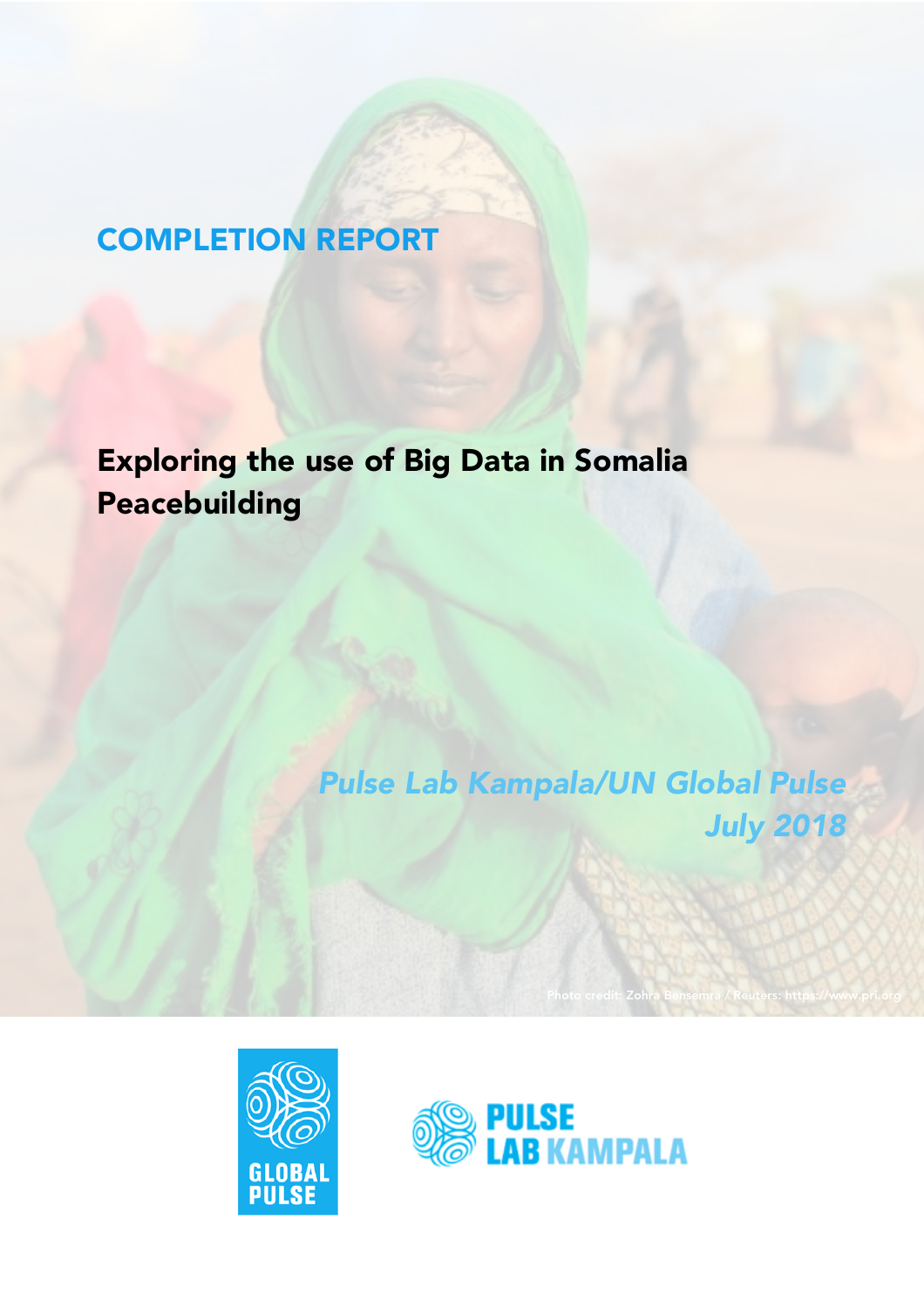

- 3 About the pilot project
- 4 Outcome progress
- 5 Output progress
	- 7 Achievements on the development of the technology packages
	- 9 Achievements on data analysis
	- 10 Data analysis results
- 12 Scaling up
- 13 Lessons learnt
- 13 Bottlenecks overcame

## LIST OF ANNEXES

*Annex A. Brochure on big data for peacebuilding in Somalia*

*Annex B. List of consultations and brainstorming sessions*

*Annex C. Inputs from stakeholders in brainstorming sessions*

- *Annex D. Terms of reference of Big Data Advisory Committee*
- *Annex E. Brochure on the radio content analysis toolkit*

*Annex F. Technical guide on the radio toolkit*

- *Annex G. Brochure on scaling up the project*
- *Annex H. Overview of challenges with radio hardware and software*

*Annex I. Brochure on the social media analysis toolkit*

*Annex J. Technical guide on social media analysis toolkit*

- *Annex K. Qatalog benefit analysis*
- *Annex L. Qatalog feedback from one-to-one sessions*

*Annex M. Qatalog enhancements suggested by users*

*Annex O. Analysis on the use of media in Somalia*

*Annex P. Evaluation of biases and potentialities of radio and Facebook analysis*

*Annex Q. List of radio stations and methodology to select them*

*Annex R. Schedule of radio stations*

### *Annex S. List of FB pages and methodology to select them*

*Annex T. Keywords per topic of analysis*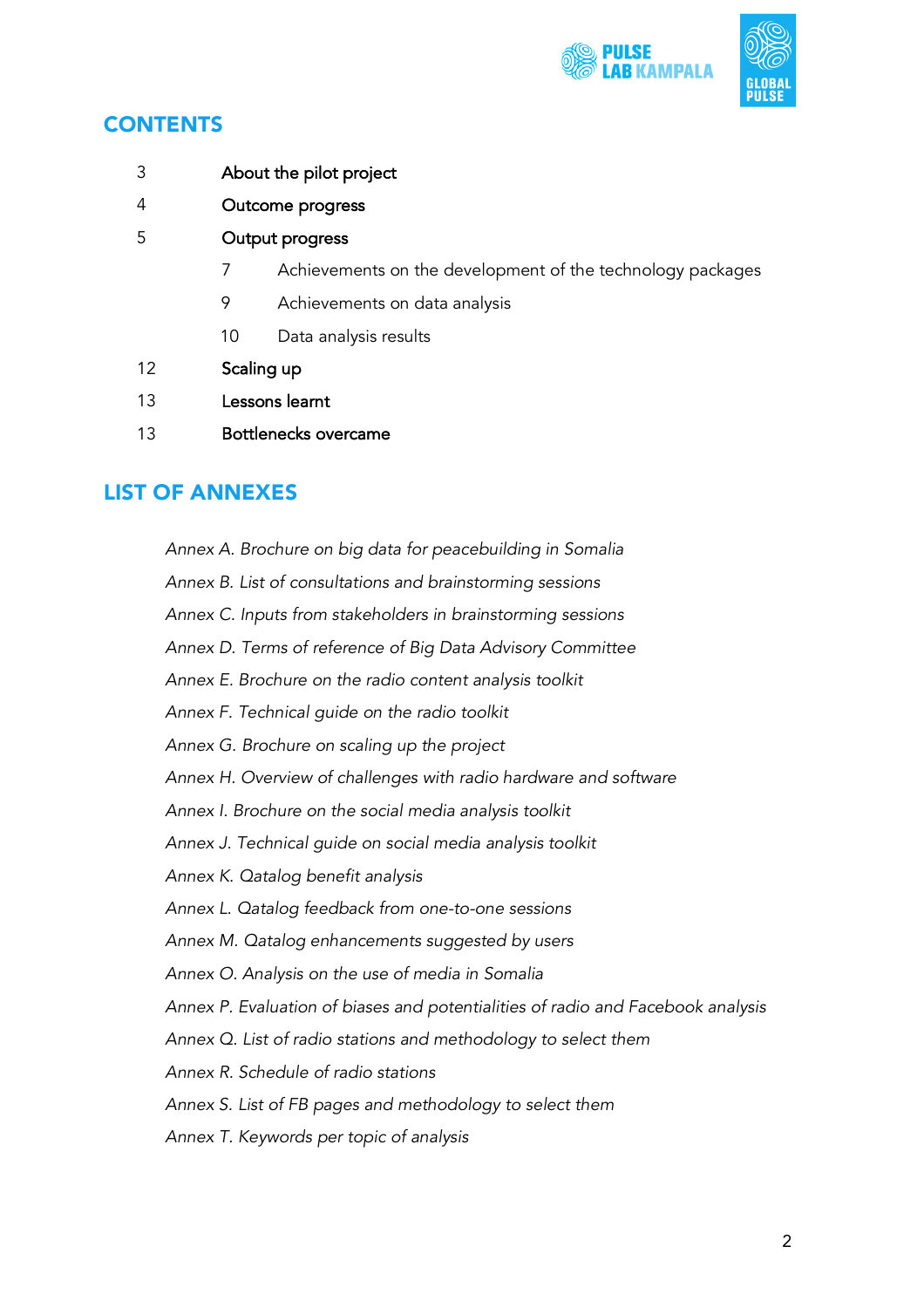



## ABOUT THE PILOT PROJECT

With the generous support of the United Nations Peacebuilding and Support Office (PBSO), UN Global Pulse and partners piloted and evaluated technology prototypes to gauge public perceptions to support the ongoing peace and state building processes in Somalia without security risk exposure to UN personnel. The experimental prototypes rely on big data analytics and artificial intelligence to explore the value of analysing public discussions on social media (Facebook) and radio to support the work of the United Nations and the Federal Government in Somalia. The main project results include:



RADIO CONTENT ANALYSIS TOOLKIT: the prototype mines voices from public radio discussions through automated speech recognition developed specifically for Somali language.



SOCIAL MEDIA ANALYSIS TOOLKIT: the technology tracks topics of relevance in Facebook (FB) by using keywords that contain predefined Somali words.



'QATALOG' ANALYSIS TOOL: the user-friendly tool allows UN personnel and partners with basic computer skills to access and analyse big data from public FB and radio discussions.



ANALYSIS OF FB AND RADIO DISCUSSIONS: in addition to the different analysis done to frame big data specifically for the Somali context, 4 sets of analysis results were produced on public discussions from FB and radio.

A brochure on the pilot project is available in Annex A.



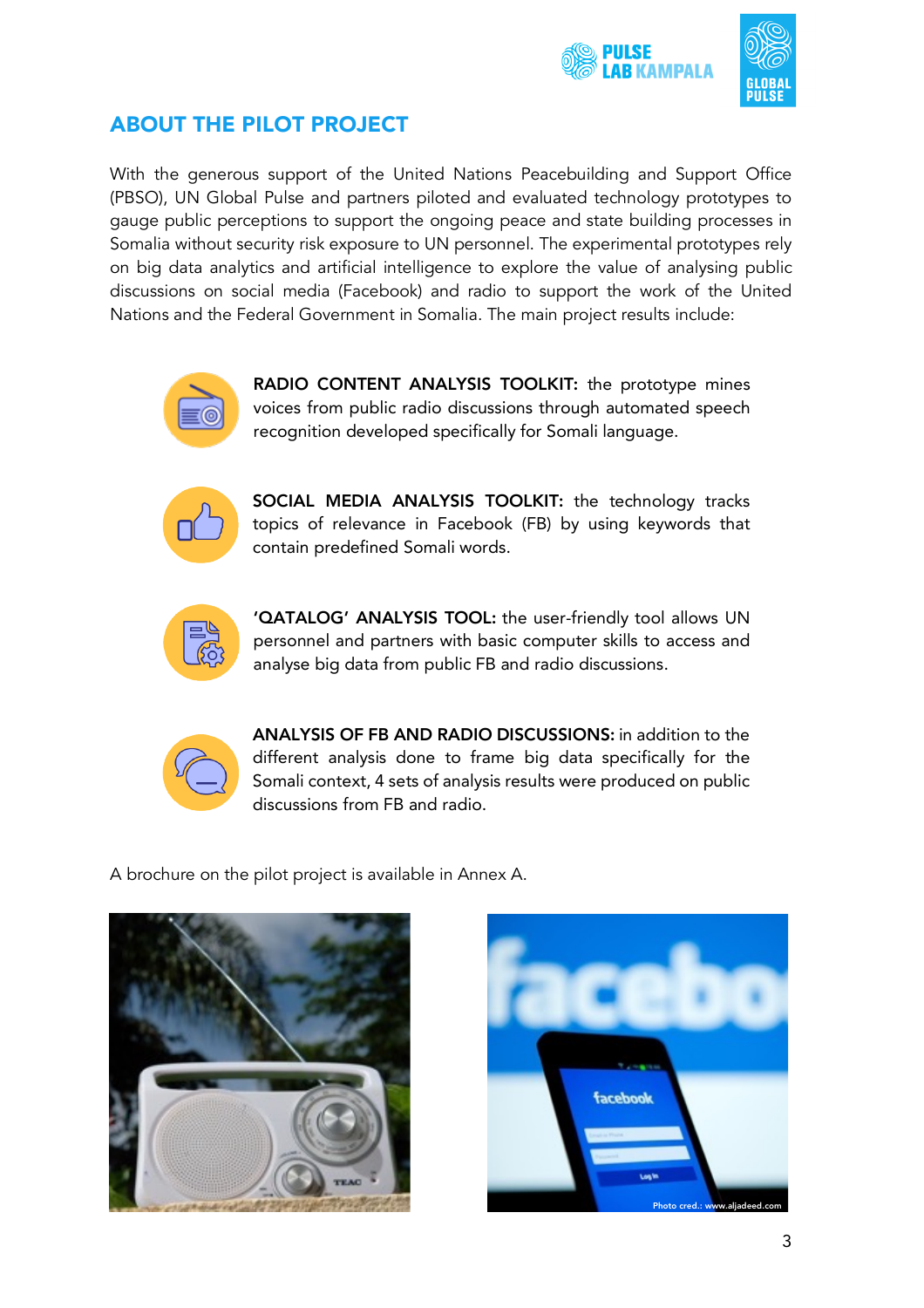



## OUTCOME PROGRESS

Stakeholder engagement has been ensured from the initial steps of project implementation. Discussions, brainstorming sessions, two workshops in Mogadishu and working sessions in Kampala have provided the opportunity to all stakeholders to codesign the pilot initiative in consensus.

Roles and modalities of engagement among partners for project implementation were agreed upon. A Big Data Advisory Committee (BDAC) was formed to guide and support end-to-end project implementation. The partners included in the BDAC were: UN Assistance Mission in Somalia (UNSOM), UN Peacebuilding Commission (PBSO), UN Department of Political Affairs (DPA) / Somalia Team, UN Development Programme in Somalia and Uganda, UN Resident Coordinator Office (RCO) in Somalia and UN Global Pulse.

Senior management was informed on the project, including a briefing to the UN Country Team in Somalia and two briefings to the Special Representative of the UN Secretary General in Somalia in January and November 2017.

One-to-one sessions were organized between project analysts and UN colleagues in Somalia, for sharing views on the technology prototypes under development and to explore how these could support the work of the teams in the country.

The following package has been prepared on the engagement process:

Annex B. List of consultations and brainstorming sessions Annex C. Inputs from stakeholders in brainstorming sessions Annex D. Terms of reference of BDAC

The agreed expected deliverables of the pilot project were:

- o Social media (FB) text analytics toolkit for Somali Arabic developed. The toolkit will include the software programme and a technical guide.
- o Prototype for analysis of radio content in Somali Arabic language developed. The toolkit will include the software programme and a technical guide.
- o Report and dashboard produced with pilot Big Data analysis to inform peace and state building process in Somalia.

Important milestones were achieved in the development of the technology prototypes. Especially relevant is the advancement with the radio prototype that is a worldwide innovation. Also relevant is the development of Qatalog, a tool for the analysis of FB and radio content. Additionally, analysis results were produced to probe the value of the analysis.

The success of the pilot initiative encouraged UN Global Pulse to start planning the next phase-scaled up of the pilot.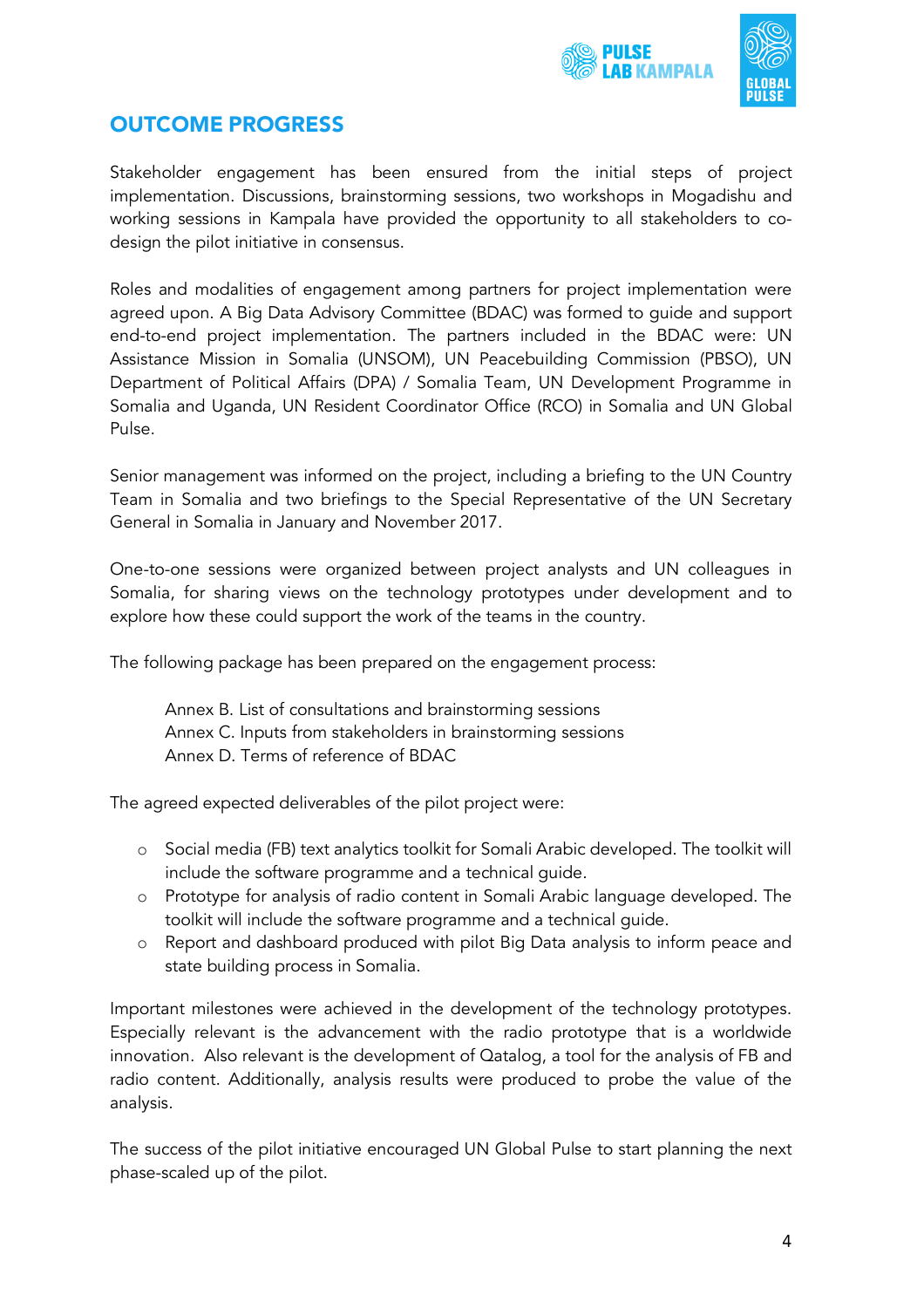

## OUPUT PROGRESS

## **ACHIEVEMENTS ON THE DEVELOPMENT OF THE TECHNOLOGY PACKAGES – RADIO**

A documentation package has been prepared on the technology prototype, including: Annex E. Brochure on the radio content analysis toolkit Annex F. Technical guide on the radio toolkit Annex H. Overview of challenges with radio hardware and software

### **Overview of the radio content analysis toolkit**

The raw data that is received from public radio stations is very large and the radio equipment streams hundreds of hours of public content every day. With the machine filtering, the initially large and unstructured datasets become a smaller dataset.

The application reduces 3,906 weekly hours of public radio content to 653 by first filtering out music, and only targeting speech. Then, a second filter is applied to target radio programmes relevant for analysis, reducing content to 251 weekly hours. A final filter is applied to target relevant conversations on a specific topic.



*Illustration of the radio content filtering process in Mogadishu*

### *Radio hardware*

The IT equipment to capture and analyse radio content was deployed and installed in a first location in Mogadishu at the UN MIA compound in January 2017. Several challenges were experienced (described in documentation package) and in consequence, in May 2018, it was moved to a new location, with the following enhancements:

- o Secured space, with limited number of staff that has access;
- o Indoor space and enhanced housing of equipment, protecting it from corrosion;
- o Reliable internet connection;
- o Stable power through an uninterruptible power source (UPS);
- o Improved radio signal due to better position of antenna;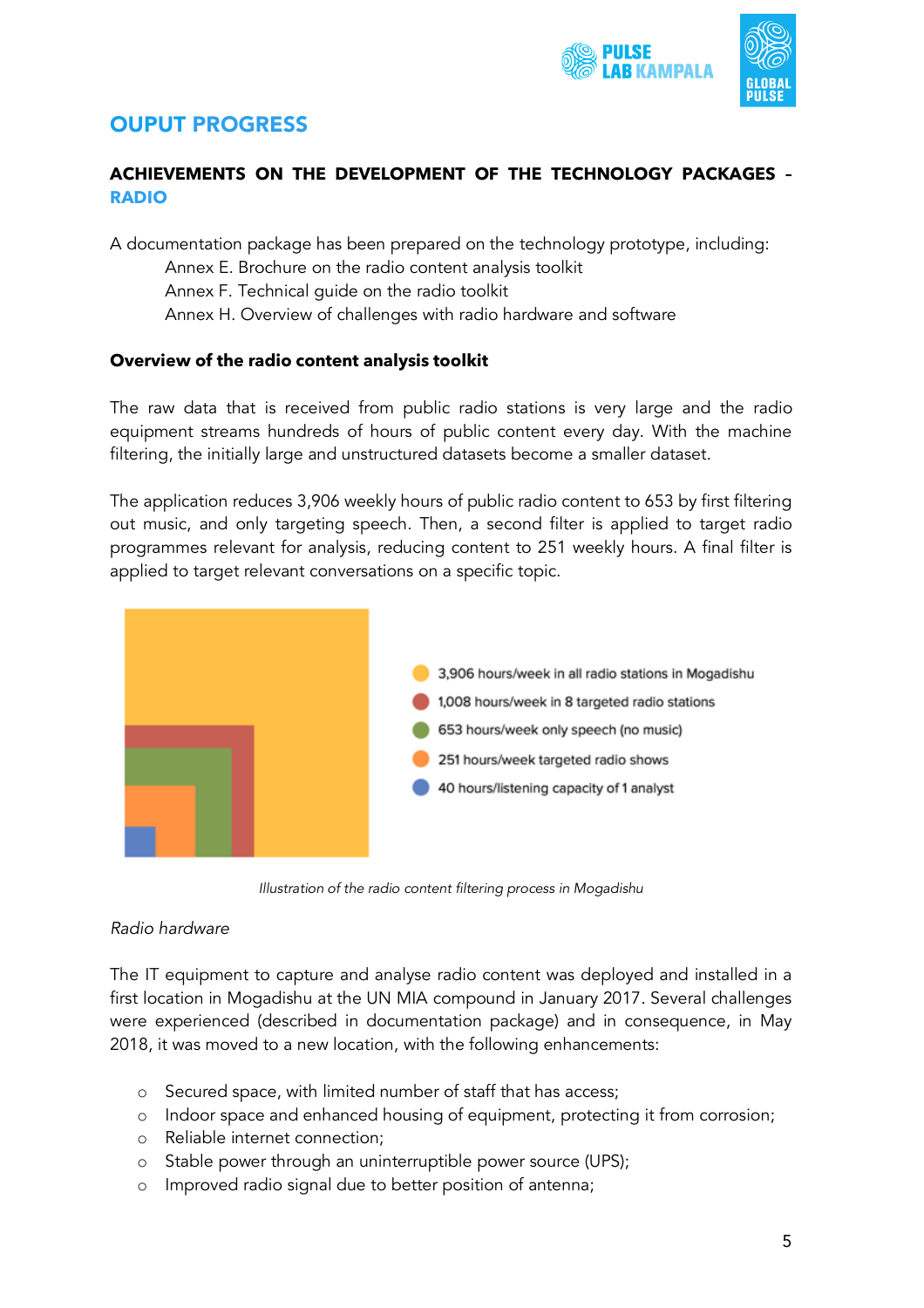



o Increased space to host additional hardware, with capacity to host hardware to capture up to 12 radio stations.

The system was set up to receive radio content flow streaming from 10 radio stations in Mogadishu area. The radio stations broadcast mostly in Somali language. With enhancements in the equipment, an average of 1,200 radio clips of 5 minutes duration can be uploaded every day to a cloud server, totalling approximately 6GB.



*Piece of hardware for radio content analysis, called Raspberry-pi.*

## *Radio software*

The Somali speech recognition software is able to process audio files from broadcast radio and recognises words from a vocabulary of 3,099 Somali terms, with a world-level accuracy of approximately 43% on radio recordings from Mogadishu.

To develop it, Pulse Lab Kampala worked with Stellenbosch University of South Africa. Two post docs worked full time on the radio prototype directed by the Head of the Department (who supported the project on a pro bono basis).

This work built on the working prototype developed by Pulse Lab Kampala Luganda and Acholi languages of Uganda.

Prior to the first version of the software, a proof of concept was done with another African language (Lugada), to test the neural network method.



*Examples of signal processing-based representations of keyword recordings used as input for the new speech recognition software, for keywords in Ugandan languages. Similar methods to the "OK Google" keyword detector on Android were used.*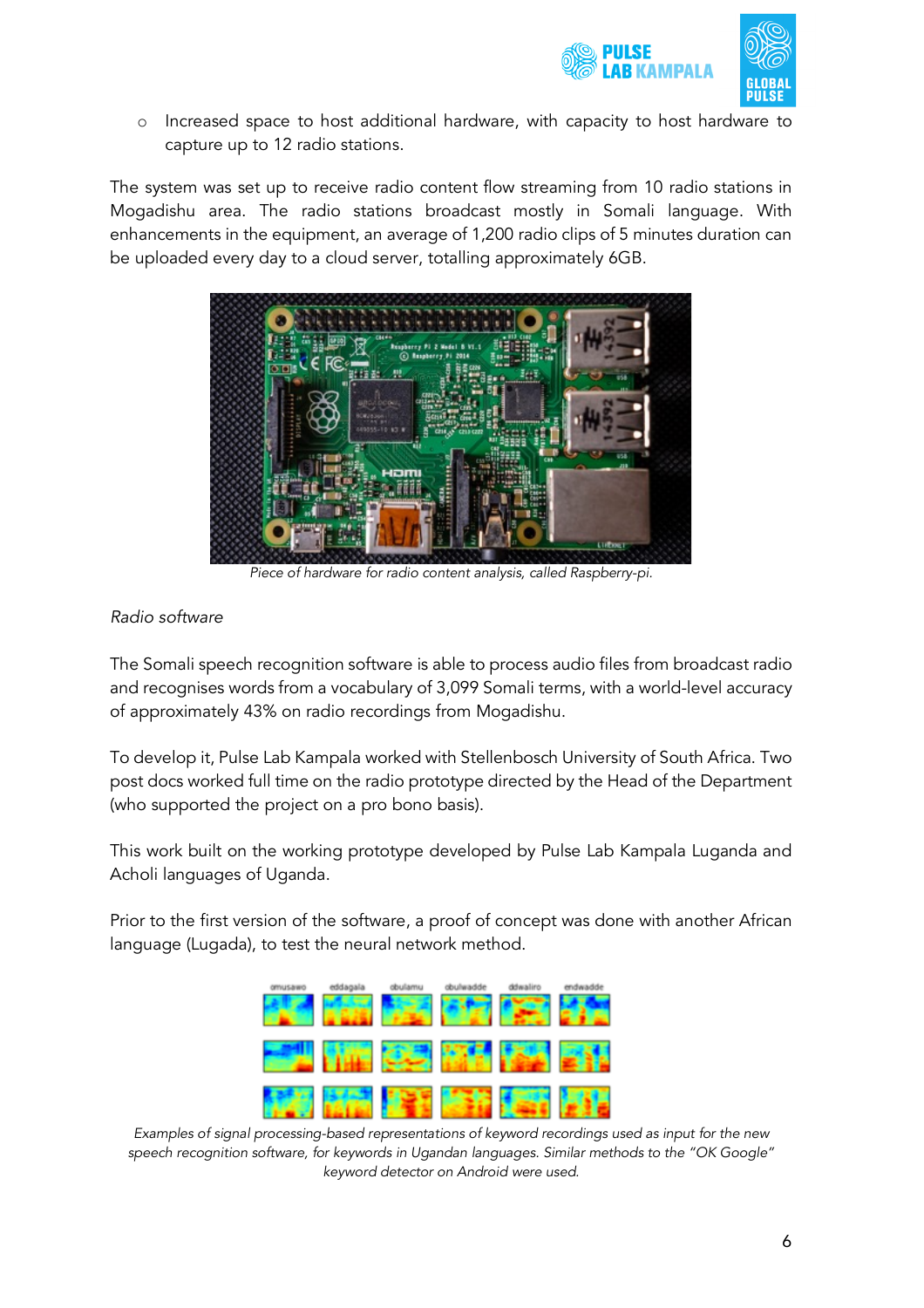



Then, training data was created to develop the system for Somali language; it consisted of:

- a) 2 hours and 10 minutes of detailed (with specifications and annotations) transcription of Somali audio content into text.
- b) Approximately 100,000 worlds of Somali text materials identified to build a wordlist and a basic language model.
- c) Phonetic rules dictionary for Somali language transformed into software code, to enhance the language model.

Software was also developed to:

- o Filter out music content the software identifies and filters out audio clips with more than 70% of music content;
- o Browse radio broadcasts from Mogadishu according to times/frequencies that have been identified as relevant for analysis, i.e. which are known to include topical discussion and phone-ins. This software is named 'Goldie' and it automatically distributes the computing resources so that higher priority radio programmes can be analysed with greater computing power than lower-priority radio stations.

In addition, developments were made to integrate all software pieces in the radio content analysis flow. This allowed the automatic targeting of relevant audio clips after audio data is streamed by the hardware.

## ACHIEVEMENTS ON THE DEVELOPMENT OF THE TECHNOLOGY PACKAGES – FB

A documentation package has been prepared on the technology prototype, including:

Annex I. Brochure on the social media analysis toolkit Annex J. Technical guide on the social media analysis toolkit

## Overview of the FB analysis toolkit

The technology prototype allows for the analysis of public FB content in Somali, extracting relevant comments and posts made on public pages. There are two ways a user can interact with FB: through the online platform and via the application programming interface (API). The prototype developed uses the API to access the FB database. The software converts information on the platform into structured sets of data that are ready for analysis.

The top 5 functionalities of the software developed are to:

- o Target specific public FB pages and extract comments on these pages;
- o Target FB comments posted over specific periods of time;
- o Target FB comments using specific keywords;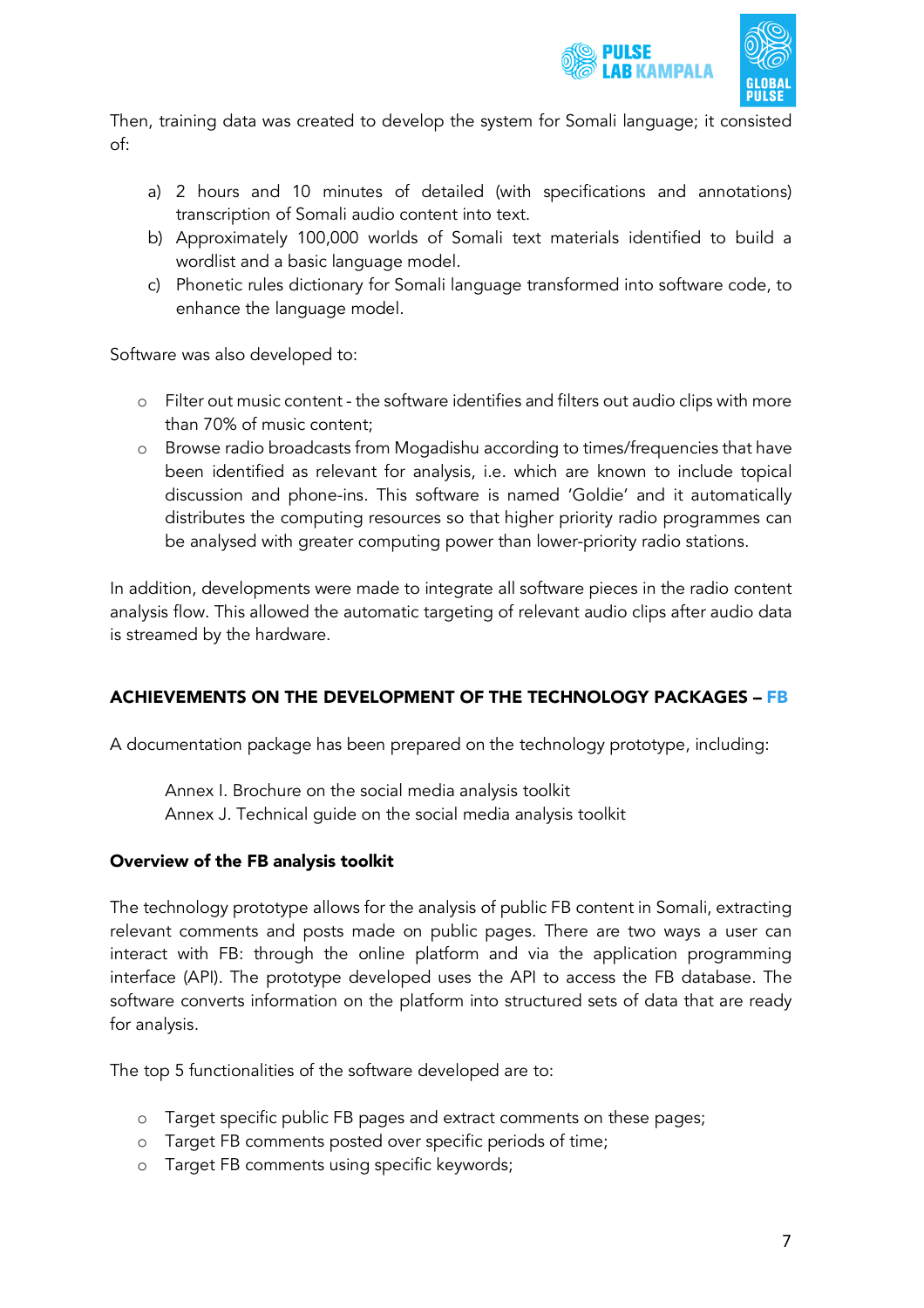



- o Tag FB comments according to analytical needs (including gender);
- o Identify trending topics on FB.

Particularly innovative is the functionality to identify trending topics. The software looks for words mentioned in FB the past 48 h that did not appear as much in previous weeks, identifying topics people may be talking about now that they were not discussing before.

## **ACHIEVEMENTS ON THE DEVELOPMENT OF THE TECHNOLOGY PACKAGES – QATALOG ANALYSIS TOOL**

Qatalog tool and a video with user guidelines about it can be accessed in the following links:

https://Qatalog.unglobalpulse.net/ https://drive.google.com/open?id=1tdCgUUZNQ4jPM9bsyE7eMqexARl4vqal

A documentation package has been prepared on the tool including:

Annex K. Qatalog benefit analysis Annex L. Qatalog feednack from one-to-one sessions Annex M. Qatalog enhancements suggested by users

Considering the feedback from stakeholders during brainstorming sessions and meetings of the BDAC, UN Global Pulse proposed to build a platform to facilitate the analysis of big data content in Somali by any user with basic computer skills. The objective was to develop a tool where analysts could perform the analysis of FB and radio content by themselves. This development is additional to the deliverables initially agreed for the project.

Functionalities of the tool were defined in constant consultation with potential users from the UN in Somalia. Two UN Global Pulse analysts met on a weekly basis with colleagues in Nairobi and Kampala and collected their feedback in an automated way using Google Forms. Once a usable version of the tool was developed, two colleagues from the UN Assistance Mission in Somalia (UNSOM) tested it and provided their feedback during a working sessions in Kampala.

## Overview of Qatalog

The technology prototypes developed for the real-time analysis of radio and FB content in Somali language were integrated in an easy-to-access tool. The platform can be used to gauge Somali public perceptions, opinions and reports without risk exposure to personnel.

The top 5 functionalities of the tool developed are to:

o Analysis of FB and radio content: users can specify keywords and a time frame of their interest to retrieve relevant content, and then assign user-defined tags to do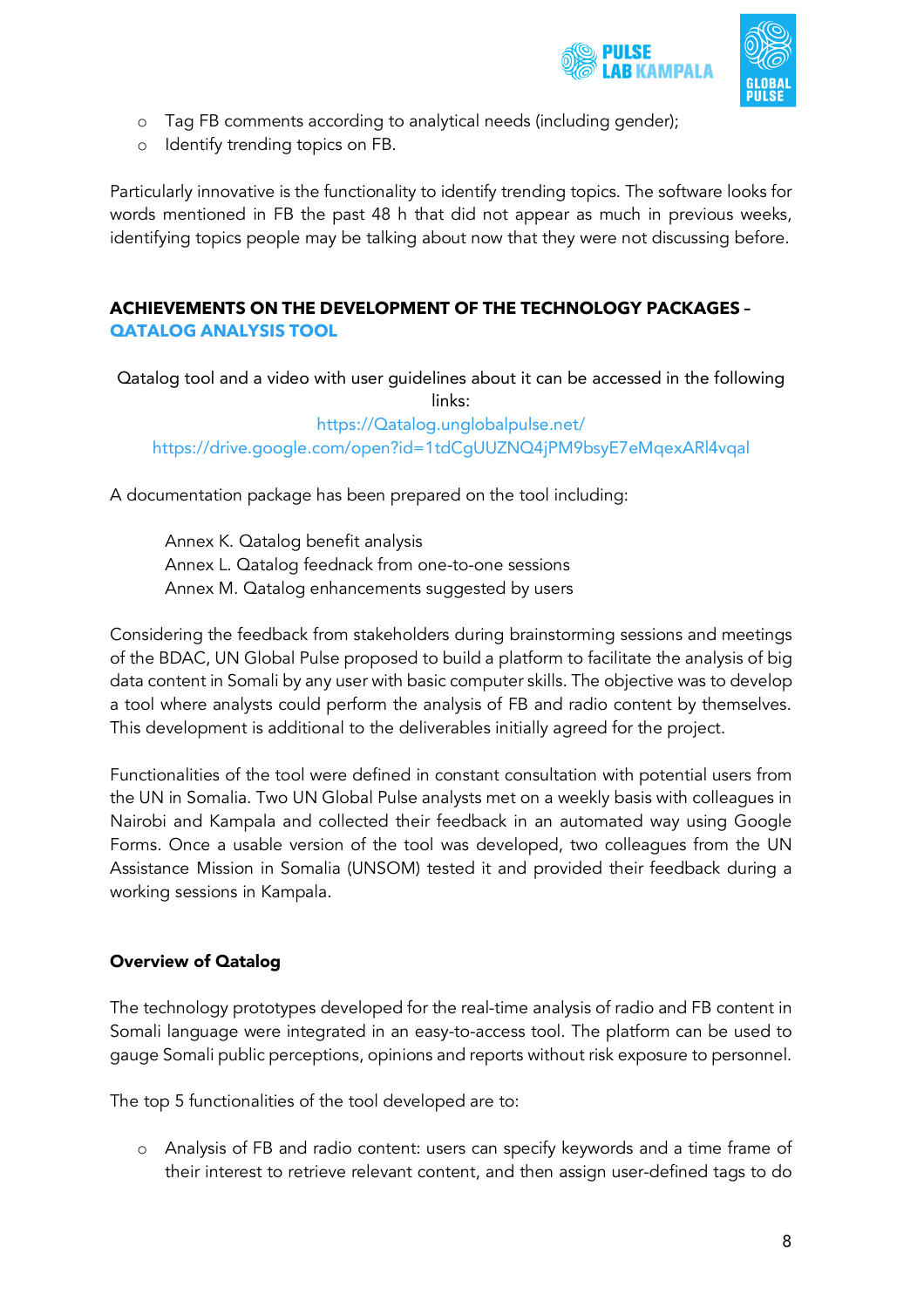



in-depth analysis of the content and generate statistics.

- o Automatic translation of comments from Somali to English: an integration with Google Translate provides rough text translations.
- o Dynamic identification of trending topics in FB: supports identifying popular topics discussed and guides users on the selection of keywords.
- o Automatic geotagging of FB posts: it assigns a location tag to comments containing the name of a Somali location.
- o Export raw data to a spreadsheet.

#### Ri Radio Mogadishu

(7) 2018-06-10T06:39:00 000Z

Ciidamada Xoogga dalka oo kaashanaya kuwa Jubbaland iyo saaxiibada Caalamiga ah ayaa nabadiidka Al-shabaab kala wareegay degaanka baar-sanguuni oo Magaalada kismaayo u jira 50km,halkaasi oo khasaarooyin loogu geystay Alshabaab, In kabadan 25 kamid ah horjoogayaasha iyo maleeshiyada Alshabaab ayaa lagu soo waramaya in lagu dilay howlgalkaasi qorsheysnaa,sida ay sheegeen saraakiisha Ciidanka Xooga Dalka ee hoggaaminaysay howlgalkaasi. Taliyaha qeybta 43-aad ee ciidanka Xoogga dalka Janaraal Ismaciil saxardiid oo la hadlay idaacadda ciidamada qalabka sida ayaa sheegay in lagu guuleestay howlgalkii ka socday nawaaxiga baarsanguuni,isagoona tilmaamay in howlgalka ay iska kaashadeen ciidamada Xoogga dalka iyo saaxiibada Caalamiga ah. [ 142 more words ] https://www.radiomuqdisho.net/ciidanka-xoogga-dalka-ooburburyay-saldhigyo-ay-alshabaab-ku-lahaayeen-duleedka-kismaayo-khasaarana-gaarsiiyaysawiro/

Location: Kismaayo, Lower Juba

| œ | 94 MHz<br>2018-06-10T06:38:02.000Z |
|---|------------------------------------|
|   |                                    |
|   | alshabaab ☆ ☆ ☆ ☆                  |
|   | Location: Banadir                  |
|   |                                    |

*Screenshot of FB comment and radio clip in Qatalog*

## ACHIEVEMENTS ON DATA ANALYSIS

A documentation package has been prepared on the analysis performed, including:

Annex O. Analysis on the use of media in Somalia Annex P. Evaluation of biases and potentialities of radio and FB analysis Annex Q. List of radio stations and methodology to select them Annex R. Schedule of radio stations Annex S. List of FB pages and methodology to select them Annex T. Keywords per topic of analysis

Prior to launching the social media and radio pilots UN Global Pulse assessed the types and frequency of media used in Somalia and the biases and potentialities of radio and FB. This was done to frame big data specifically for the Somali context.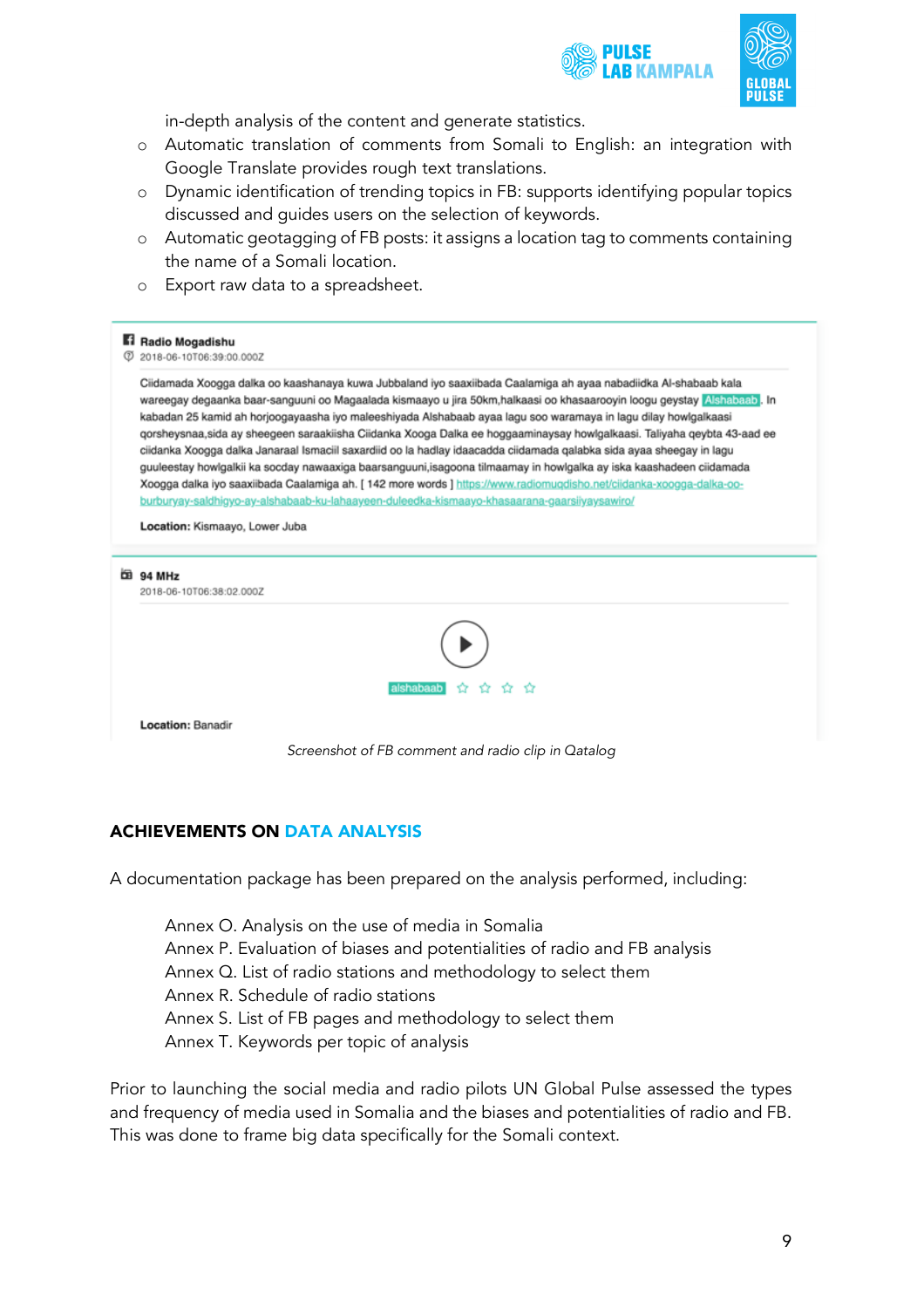



### RADIO

A complete list of radio stations that can be captured with reasonable quality in Mogadishu was compiled. 8 radio stations were targeted for analysis after a screening process that consisted of listening throughout several broadcasting hours to map program profiles of several radio stations. The stations with call-in programs and shows discussing political, socio-economic and cultural issues were identified as relevant.

A classification of radio programmes was generated after manually listening to almost all broadcasting hours of each of the 8 selected radio stations in Mogadishu. The classification was made into "Golden" (including concerns from local population), "Silver" (including studio discussion), "Bronze" (including news) or "Black" (not relevant for analysis).

Somali analysts did a qualitative analysis of radio content for each of the topics analysed throughout the project. A total of 7,500 clips were evaluated.

## FB

A total of 2,500 public FB groups were targeted for analysis. The targeting was done with a software identifying keywords related to locations in Somalia (for example Mogadishu or Baidoa) included in the group name. In addition, hundreds of groups were selected manually and included in the selection for analysis.

Somali keywords were defined for each of the topic analysed in the project. For their definition, an expert on SDG16 and an expert in African languages guided the work of two full time Somali analysts.

## DATA ANALYSIS RESULTS

A microsite with an overview of analysis results was created and is accessible here: https://peacebuilding.unglobalpulse.net/Somalia

At the workshops in Mogadishu in January and November 2017 participants identified the "data gap" that the Big Data analysis aimed to address. The topics of analysis were identified by participants and guided the exploratory works conducted on public FB and radio content.

### First set of analysis

First Big Data analysis results were shared during the second meeting of the Big Data Project Advisory Group. Results included:

o Example of quantitative and qualitative analysis from public FB posts.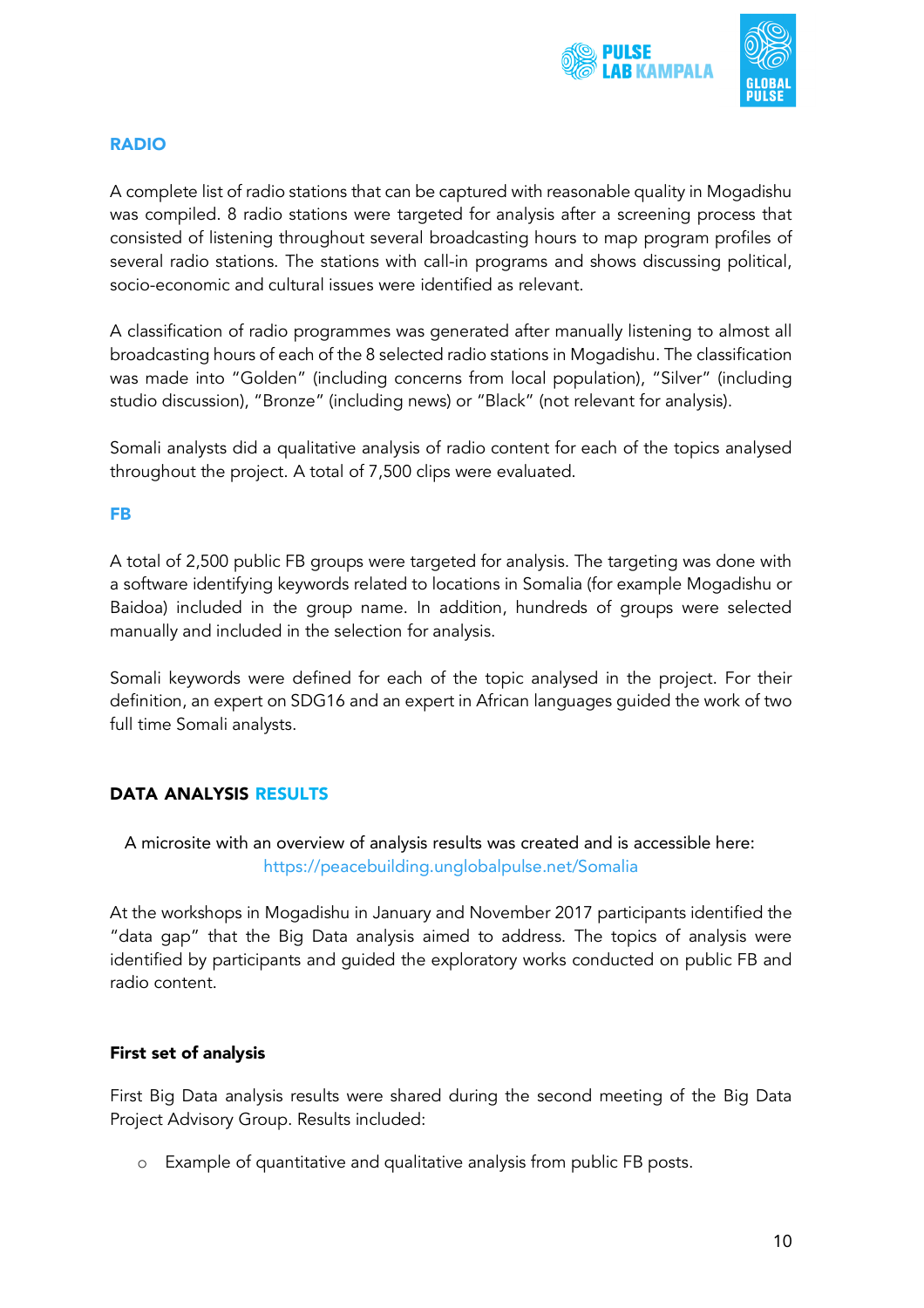



o Example of qualitative analysis from public radio content (extracts from news and phone in).



*Quantities of public FB posts on Somali pages mentioning AMISOM. The spike in messages on 2017-02-09 is in reaction to the decision of the president to use national bodyguards rather than AMISOM personnel, eliciting a largely positive reaction.*

### Second set of analysis

A second set of Big Data analysis results were shared with BDAC. The analysis was conducted around 3 topics namely AMISOM, drought and Al-Shabaab. Results included:

- a) Quantitative and qualitative analysis of FB discussions. A total of 7,000 FB messages were analysed, of which 45% were translated to English.
- b) Qualitative analysis of relevant radio content on the topics.

## Third set of analysis

The analysis was conducted around 4 topics namely AMISOM, drought, Al-Shabaab and corruption/accountability. Results were shared with partners at the working session at Mogadishu in November 2017, and included:

- a) Data mining results overview for FB and radio.
- b) Trends analysis of FB discussions related to key events and real-time examples of radio clips from the last bomb attacks that took place in Mogadishu on October 2017.
- c) Examples of in-depth analysis performed for the four topics under study, including a categorization of topics being discussed by the Somali population.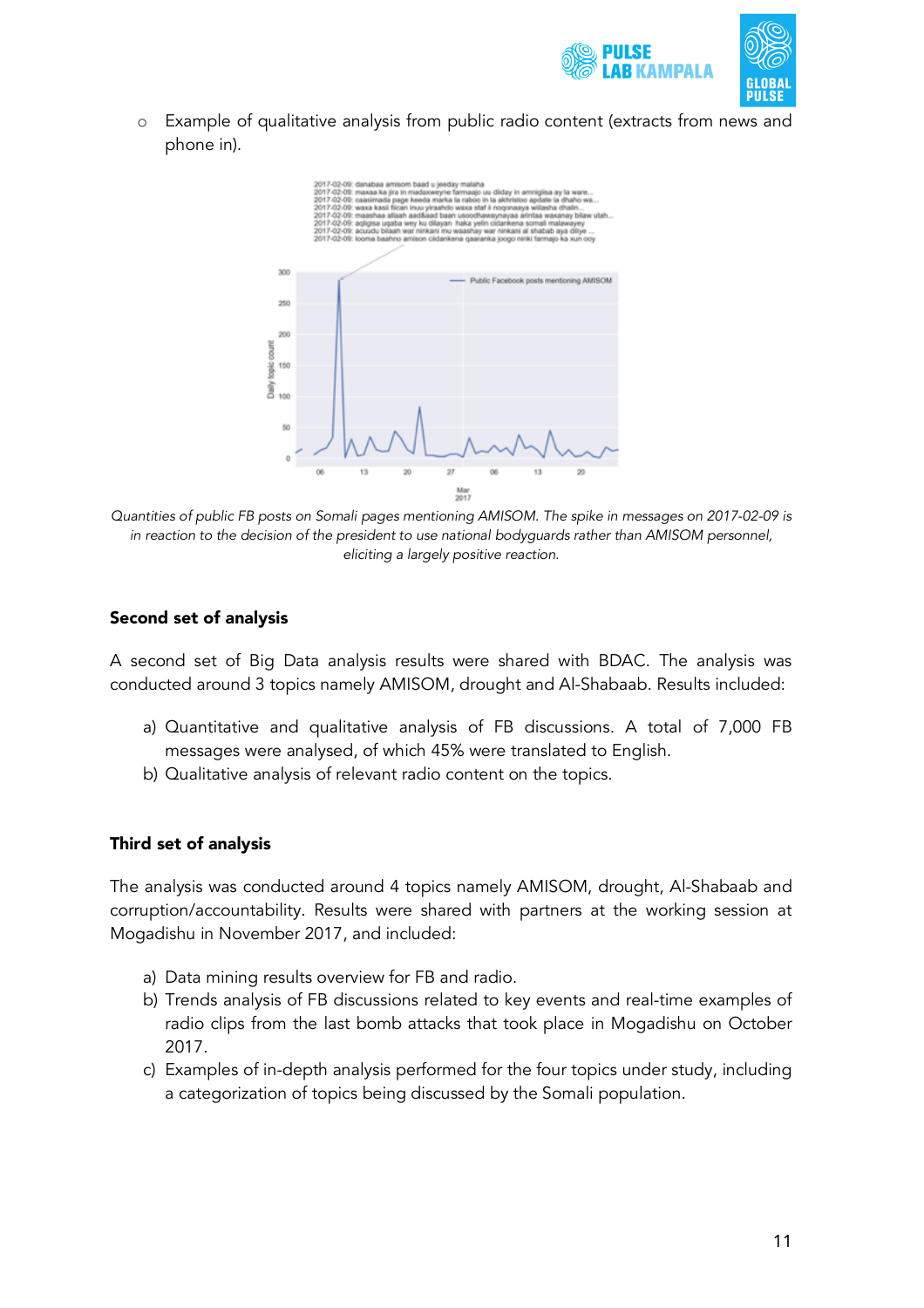

*Fragments of public discussions on FB and radio after terrorist attack in Mogadishu on October 24th, 2017.*

## Fourth set of analysis

The fourth analysis was produced on corruption. The topic was suggested by the Special Representative of the Secretary General (SRSG) in Somalia, who also stated that would be a relevant topic for the Federal Government of Somalia (FGS). It included:

- a) Analysis of influences in FB on the topic of corruption.
- b) Qualitative analysis of radio content with examples of audio clips on the topic of corruption.

## SCALING UP

Feedback from users on Qatalog tool and analysis results was very positive and UN Global Pulse is defining new functionalities for the tool with users. The Food and Agriculture Organisation (FAO), the International Organisation for Migration (IOM), the UN Development Program (UNDP), UNICEF, the UN Population Fund (UNFPA) and the United Nations Support Office in Somalia (UNSOS) are some of the agencies in Somalia already interested in using the tools developed with the pilot initiative.

Next steps involve adding functionalities to Qatalog and performing more in-depth case studies on topics to continue exploring the use of Big Data for peacekeeping. Engagement with the Federal Government of Somalia (FGS) will be pursued further during the scaling up phase.

A brochure on scaling up is available in Annex G.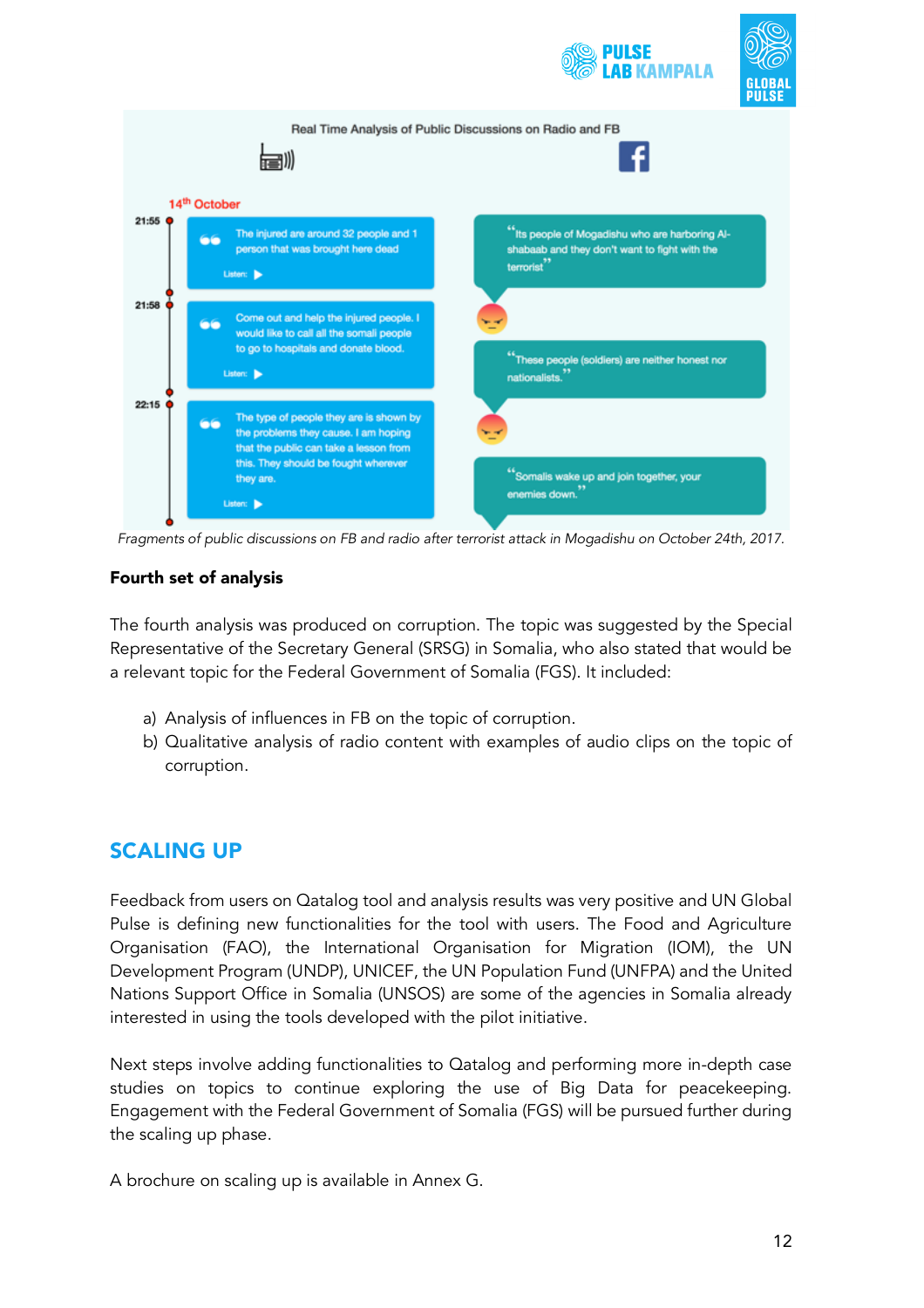



## LESSONS LEARNT

| Output           | Lesson leamt                                                                   |
|------------------|--------------------------------------------------------------------------------|
| Engagement       | Project implementation can benefit with a project member working to            |
| with             | support daily interact with project stakeholders.                              |
| stakeholders     |                                                                                |
| Radio content    | Hardware                                                                       |
| analysis toolkit | High deterioration due to proximity to the sea. The antenna was<br>$\circ$     |
|                  | replaced after 1 year and anti-corrosion spray was used on a<br>regular basis. |
|                  | Continues power breakdowns affected the flow of analysis.<br>$\circ$           |
|                  | Troubleshooting was needed at least once per month to ensure                   |
|                  | continuous data streaming.                                                     |
|                  | International procuring needed for all hardware (no local<br>$\circ$           |
|                  | availability).                                                                 |
|                  | Software - Large number of phonemes are included in Somali language            |
|                  | and some of them (like aspirated consonants), are not used in other            |
|                  | African languages. Speech from other languages was used as training            |
|                  | data for the Somali software, and since some of the phonemes are not           |
|                  | shared, accuracy of the software was lower than expected.                      |
| FB analysis      | Frequent adaptations of the software were needed due to<br>$\circ$             |
| toolkit          | changes in the Application Programming Interface (API) by FB.                  |
|                  | Deletion of comments by FB or users after some time might<br>$\circ$           |
|                  | affect streaming analysis.                                                     |
| Data analysis    | All Al-Shabaab owned radio stations stream outside of Mogadishu.               |

## BOTTLENECKS OVERCAME

| <b>Bottleneck</b> | Description                                                           |
|-------------------|-----------------------------------------------------------------------|
| Delayed access    | The project was signed on September 2016, funds were received by      |
| to project funds  | UNDP Somalia by mid-November 2016 and UNDP Somalia approved           |
|                   | the budget in Atlas by late December 2016, as a consequence, fund     |
|                   | were accessible for project implementation by January 2017.           |
| Delayed           | With the approval of TORs for project personnel by the BDAC in late   |
| recruitment of    | January 2017, the recruitment process of personnel key to the         |
| personnel         | implementation started. The process was completed in 5 months. To     |
|                   | support this process Pulse Lab Kampala conducted 5 field mission of   |
|                   | a week duration to Nairobi. To overcome further delays in hiring a    |
|                   | translation company, UN Global Pulse consulted UN offices in Nairobi  |
|                   | for over 1 month until a Long-Term Agreement (LTA) was found and      |
|                   | taped into.                                                           |
| Challenges with   | The first installation of equipment (at UNSOM's premises) carried out |
| radio hardware    | in January 2017 allowed the reception of 3 radio stations and a total |
|                   | of 300 - 500 audio files per day each containing 5 minutes of speech. |